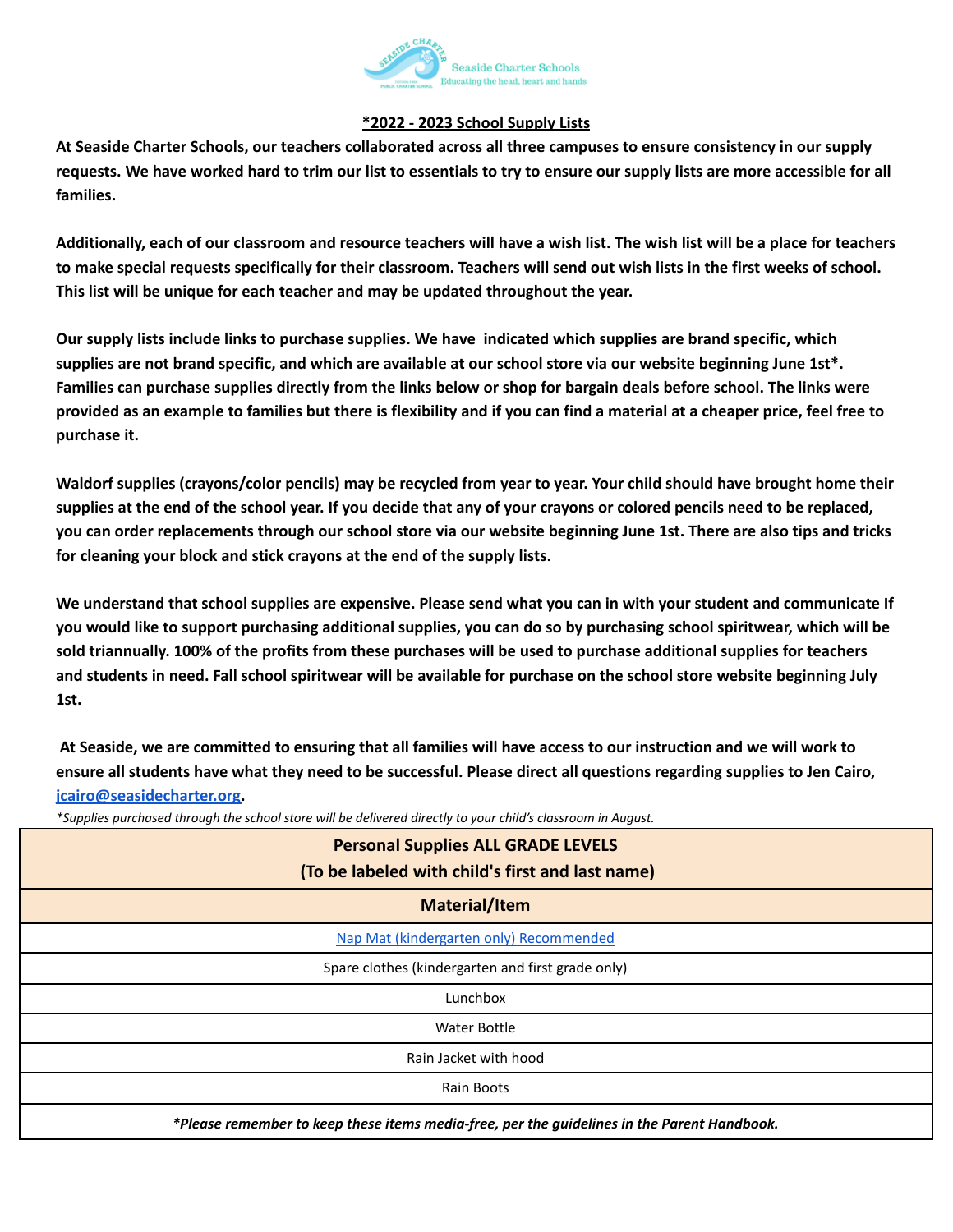

| <b>Kindergarten</b>                                                                                                                                                                                                        |                |
|----------------------------------------------------------------------------------------------------------------------------------------------------------------------------------------------------------------------------|----------------|
| <b>Material/Item</b><br>*Denotes an item available for purchase through the school store beginning June 1st<br>Supplies purchased through the school store will be delivered directly to your child's classroom in August. | <b>QTY</b>     |
| *Main lesson books, Spiral-Bound(MERCURIUS BRAND SPECIFIC)                                                                                                                                                                 | 4              |
| *Block Crayons (8 count set) (STOCKMAR BRAND SPECIFIC)<br>Please note that block and stick crayons may need to be replaced after kindergarten as the students are still learning to appropriately care for supplies        | 1              |
| *Stick Crayons (8 count set) (ANY BRAND)<br>Please note that block and stick crayons may need to be replaced after kindergarten as the students are still learning to appropriately care for supplies                      | $\mathbf{1}$   |
| *Colored pencils, THICK (ANY BRAND)                                                                                                                                                                                        | $\mathbf{1}$   |
| Crayon box (STERILITE DIVIDER BOX)                                                                                                                                                                                         | 1              |
| <b>Scissors (ANY BRAND)</b>                                                                                                                                                                                                | $\mathbf{1}$   |
| Small Spiral Sketchbook 8.5x5.5 (ANY BRAND)                                                                                                                                                                                | $\mathbf{1}$   |
| Glue sticks, disappearing purple, 3 pack (ANY BRAND)                                                                                                                                                                       | $\mathbf{1}$   |
| Fine point black dry erase markers, 3 pack (ANY BRAND)                                                                                                                                                                     | $\mathbf{1}$   |
| Ticonderoga BEGINNER pencils (TICONDEROGA BRAND)                                                                                                                                                                           | $\overline{2}$ |
| Yellow plastic three prong folder (ANY BRAND)                                                                                                                                                                              | 1              |
| Copy Paper, 3 reams (ANY BRAND)                                                                                                                                                                                            | 3              |
| <b>Tissues (ANY BRAND)</b>                                                                                                                                                                                                 | $\mathbf{1}$   |
| Plastic bags, sandwich sized, any count box (ANY BRAND)                                                                                                                                                                    | 1              |
| Band-Aids, any size box (ANY BRAND)                                                                                                                                                                                        | $\mathbf{1}$   |
| Disinfectant Wipes - NO BLEACH (ANY BRAND)                                                                                                                                                                                 | $\mathbf{1}$   |
| <b>Baby Wipes, any size package (ANY BRAND)</b>                                                                                                                                                                            | 1              |

| Art (Grades K-8)                            |  |
|---------------------------------------------|--|
| Spiral-Bound Sketchbook, 8.5x11 (ANY BRAND) |  |
| PE (Grades K-8)                             |  |
| Closed Toe Shoes & Water Bottle on PE Days  |  |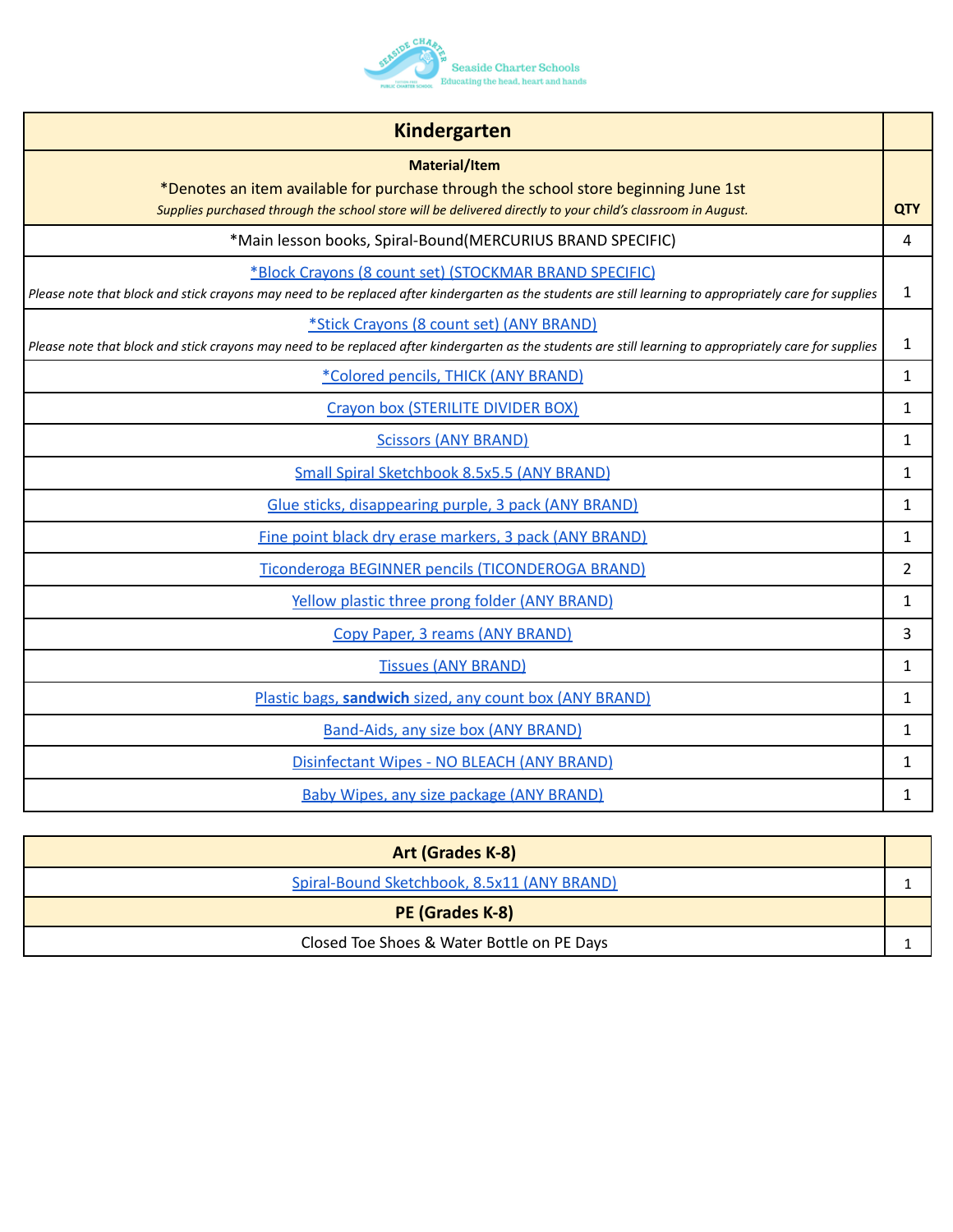

| <b>First Grade</b>                                                                                                                                                                                                  |                |
|---------------------------------------------------------------------------------------------------------------------------------------------------------------------------------------------------------------------|----------------|
| Material/Item<br>*Denotes an item available for purchase through the school store beginning June 1st<br>Supplies purchased through the school store will be delivered directly to your child's classroom in August. | <b>QTY</b>     |
| *Main lesson book (MERCURIUS BRAND SPECIFIC)                                                                                                                                                                        | 6              |
| *Block Crayons (8 count set) (STOCKMAR BRAND SPECIFIC)<br>Please note that block and stick crayons may need to be replaced after kindergarten as the students are still learning to appropriately care for supplies | 1              |
| *Stick Crayons (8 count set) (ANY BRAND)<br>Please note that block and stick crayons may need to be replaced after kindergarten as the students are still learning to appropriately care for supplies               | 1              |
| *Colored pencils, THICK (ANY BRAND)                                                                                                                                                                                 | 1              |
| <b>Pencil Pouch (ANY BRAND)</b>                                                                                                                                                                                     | $\mathbf{1}$   |
| Crayon Roll (ANY BRAND; 8 slots block, 8 slots stick)                                                                                                                                                               | 1              |
| <b>Scissors (ANY BRAND)</b>                                                                                                                                                                                         | $\mathbf{1}$   |
| Glue sticks, disappearing purple, 3 pack (ANY BRAND)                                                                                                                                                                | $\mathbf{1}$   |
| Fine point black dry erase markers, 3 pack (ANY BRAND)                                                                                                                                                              | $\mathbf{1}$   |
| Ticonderoga Pre Sharpened Pencils 30 count (TICONDEROGA BRAND)                                                                                                                                                      | $\mathbf{1}$   |
| Cap Erasers (Paper Mate brand, any size box)                                                                                                                                                                        | $\mathbf{1}$   |
| <b>Primary Composition book (ANY BRAND)</b>                                                                                                                                                                         | 1              |
| <b>Wide-Ruled Composition book (ANY BRAND)</b>                                                                                                                                                                      | $\overline{2}$ |
| Plastic three prong folders, any color (ANY BRAND)                                                                                                                                                                  | 3              |
| Copy Paper, 3 reams (ANY BRAND)                                                                                                                                                                                     | 3              |
| <b>Tissues (ANY BRAND)</b>                                                                                                                                                                                          | 1              |
| Plastic bags, quart sized, any count box (ANY BRAND)                                                                                                                                                                | $\mathbf{1}$   |
| <b>Band-Aids, any size box (ANY BRAND)</b>                                                                                                                                                                          | 1              |
| Disinfectant Wipes - NO BLEACH (ANY BRAND)                                                                                                                                                                          | $\mathbf{1}$   |
| White Cardstock, 1 ream (ANY BRAND)                                                                                                                                                                                 | 1              |

| Art (Grades K-8)                            |  |
|---------------------------------------------|--|
| Spiral-Bound Sketchbook, 8.5x11 (ANY BRAND) |  |
| PE (Grades K-8)                             |  |
| Closed Toe Shoes & Water Bottle on PE Days  |  |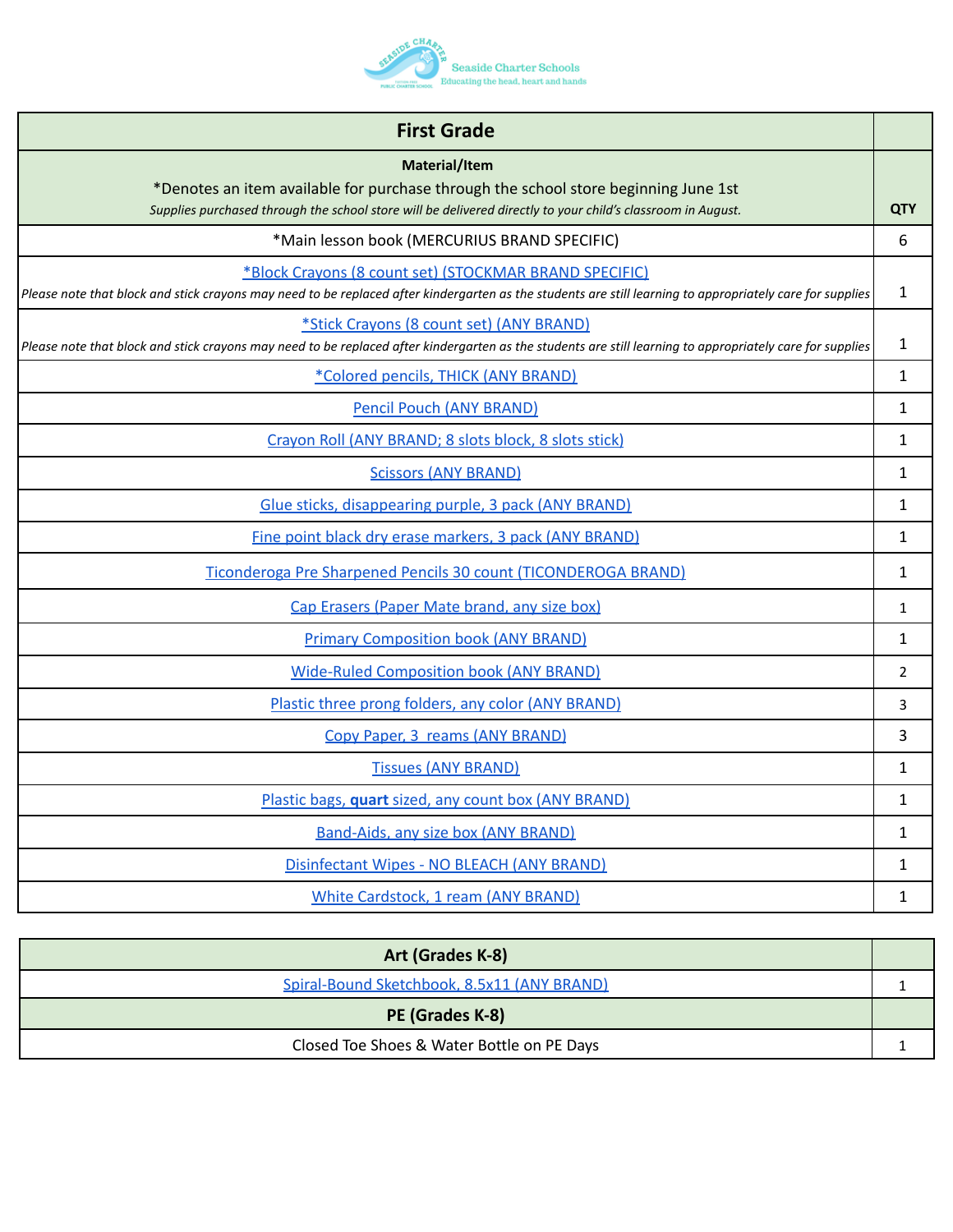

| <b>Second Grade</b>                                                                                                                                                                                                 |              |
|---------------------------------------------------------------------------------------------------------------------------------------------------------------------------------------------------------------------|--------------|
| Material/Item<br>*Denotes an item available for purchase through the school store beginning June 1st<br>Supplies purchased through the school store will be delivered directly to your child's classroom in August. | <b>QTY</b>   |
| *Main lesson book (MERCURIUS BRAND SPECIFIC)                                                                                                                                                                        | 6            |
| *Block Crayons (8 count set) (STOCKMAR BRAND SPECIFIC)                                                                                                                                                              | $\mathbf{1}$ |
| *Stick Crayons (8 count set) (ANY BRAND)                                                                                                                                                                            | 1            |
| *Colored pencils (ANY BRAND)                                                                                                                                                                                        | $\mathbf{1}$ |
| <b>Pencil Pouch (ANY BRAND)</b>                                                                                                                                                                                     | $\mathbf{1}$ |
| Crayon Roll (ANY BRAND; 8 slots block, 8 slots stick)                                                                                                                                                               | 1            |
| <b>Scissors (ANY BRAND)</b>                                                                                                                                                                                         | $\mathbf{1}$ |
| Glue sticks, disappearing purple, 3 pack (ANY BRAND)                                                                                                                                                                | $\mathbf{1}$ |
| Fine point black dry erase markers, 3 pack (ANY BRAND)                                                                                                                                                              | 1            |
| Ticonderoga Pre Sharpened Pencils 30 count (TICONDEROGA BRAND)                                                                                                                                                      | $\mathbf{1}$ |
| Cap Erasers (Paper Mate brand, any size box)                                                                                                                                                                        | $\mathbf{1}$ |
| Plastic three prong folders, any colors (ANY BRAND)                                                                                                                                                                 | 3            |
| <b>Wide-Ruled Composition book (ANY BRAND)</b>                                                                                                                                                                      | 3            |
| Copy Paper, 3 reams (ANY BRAND)                                                                                                                                                                                     | 3            |
| <b>Tissues (ANY BRAND)</b>                                                                                                                                                                                          | 1            |
| Plastic bags, gallon sized, any count box (ANY BRAND)                                                                                                                                                               | $\mathbf{1}$ |
| Band-Aids, any size box (ANY BRAND)                                                                                                                                                                                 | $\mathbf{1}$ |
| Disinfectant Wipes - NO BLEACH (ANY BRAND)                                                                                                                                                                          | 1            |
| Magic Erasers, any size box (ANY BRAND)                                                                                                                                                                             | 1            |

| Art (Grades K-8)                            |  |
|---------------------------------------------|--|
| Spiral-Bound Sketchbook, 8.5x11 (ANY BRAND) |  |
| PE (Grades K-8)                             |  |
| Closed Toe Shoes & Water Bottle on PE Days  |  |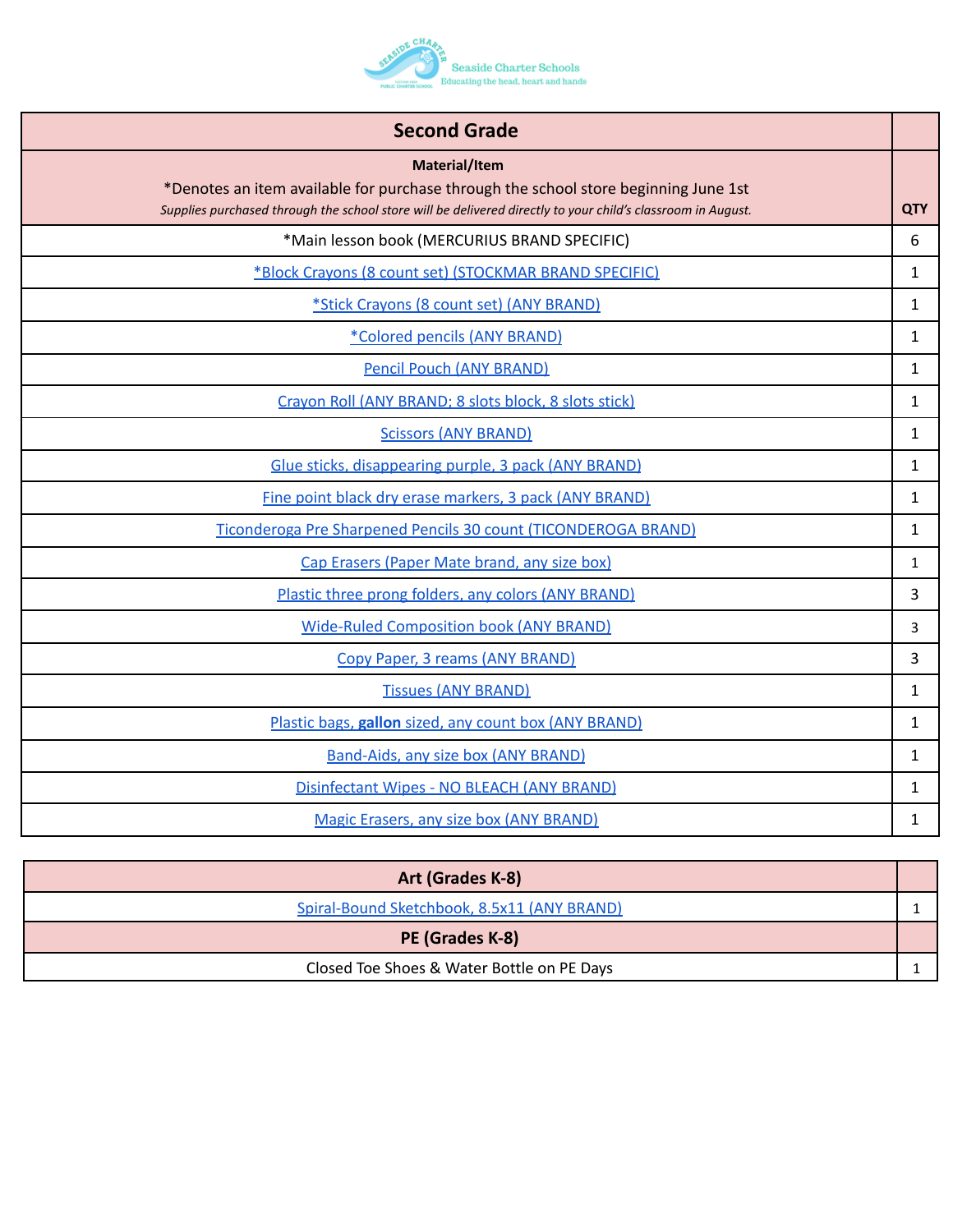

| <b>Third Grade</b>                                                                                          |              |
|-------------------------------------------------------------------------------------------------------------|--------------|
| Material/Item<br>*Denotes an item available for purchase through the school store beginning June 1st        |              |
| Supplies purchased through the school store will be delivered directly to your child's classroom in August. | <b>QTY</b>   |
| *Main lesson book (MERCURIUS BRAND)                                                                         | 6            |
| *Block Crayons (8 count set) (STOCKMAR BRAND SPECIFIC)                                                      | 1            |
| *Stick Crayons (8 count set) (ANY BRAND)                                                                    | $\mathbf{1}$ |
| *Colored pencils (ANY BRAND)                                                                                | 1            |
| <b>Pencil Pouch (ANY BRAND)</b>                                                                             | 1            |
| Crayon Roll (ANY BRAND; 8 slots block, 8 slots stick)                                                       | $\mathbf{1}$ |
| <b>Scissors (ANY BRAND)</b>                                                                                 | 1            |
| Glue sticks, disappearing purple, 3 pack (ANY BRAND)                                                        | 1            |
| Fine point black dry erase markers, 3 pack (ANY BRAND)                                                      | 1            |
| Ticonderoga Pre Sharpened Pencils 30 count (TICONDEROGA BRAND)                                              | 1            |
| Cap Erasers (Paper Mate brand, any size box)                                                                | 1            |
| <b>Large Eraser</b>                                                                                         | 1            |
| Plastic three prong folders, any colors (ANY BRAND)                                                         | 3            |
| <b>Wide-Ruled Composition book (ANY BRAND)</b>                                                              | 3            |
| Wide-Ruled Reinforced Notebook Paper (ANY BRAND)                                                            | 1            |
| <b>Wooden ruler (ANY BRAND)</b>                                                                             | 1            |
| Copy Paper, 3 reams (ANY BRAND)                                                                             | 3            |
| <b>Tissues (ANY BRAND)</b>                                                                                  | 1            |
| Plastic bags, sandwich sized, any count box (ANY BRAND)                                                     | $\mathbf{1}$ |
| <b>Band-Aids, any size box (ANY BRAND)</b>                                                                  | $\mathbf{1}$ |
| Disinfectant Wipes - NO BLEACH (ANY BRAND)                                                                  | $\mathbf{1}$ |
| <b>Baby Wipes, any size package (ANY BRAND)</b>                                                             | $\mathbf{1}$ |

| Art (Grades K-8)                            |  |
|---------------------------------------------|--|
| Spiral-Bound Sketchbook, 8.5x11 (ANY BRAND) |  |
| PE (Grades K-8)                             |  |
| Closed Toe Shoes & Water Bottle on PE Days  |  |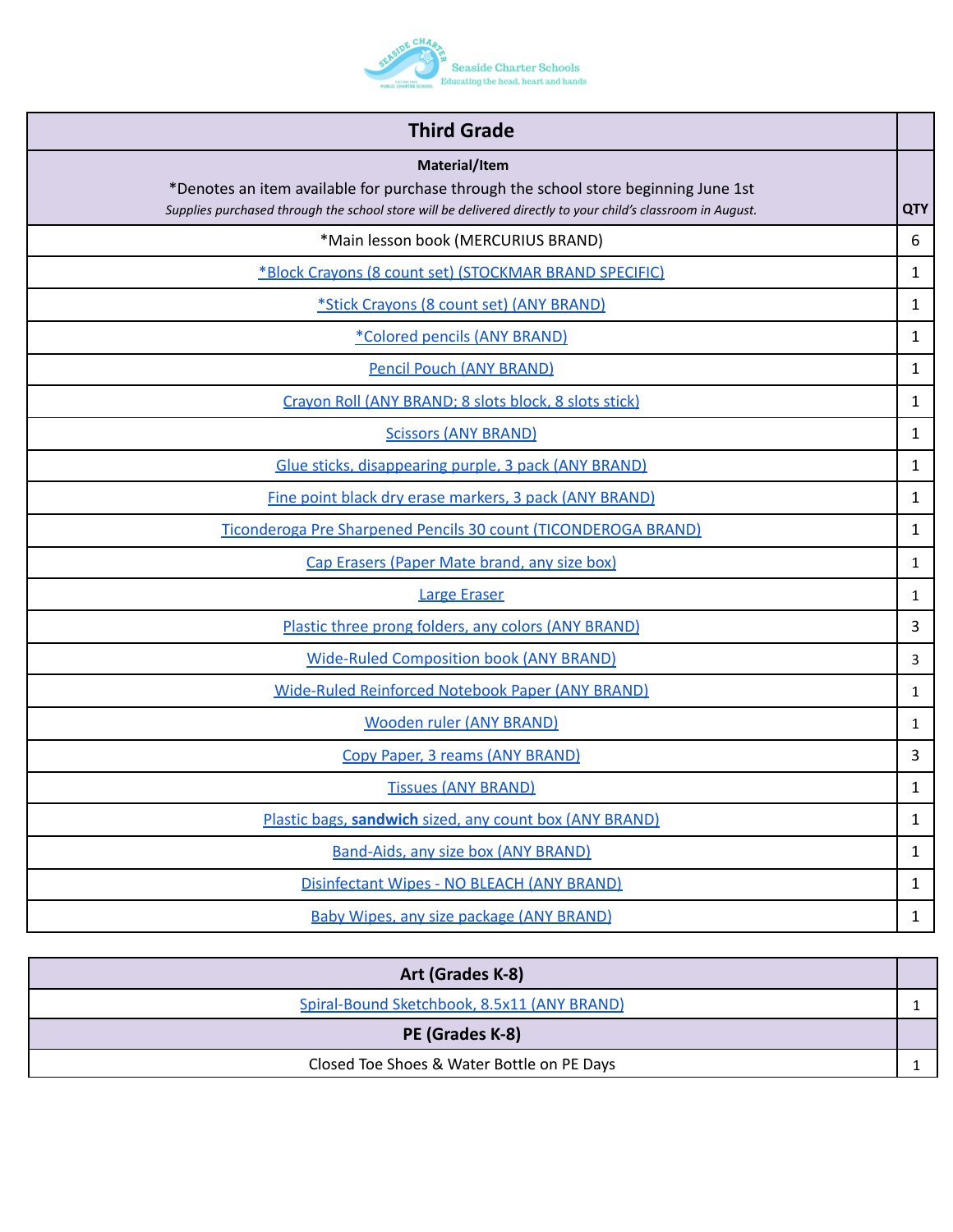

| <b>Fourth Grade</b>                                                                                                                                                                                |              |
|----------------------------------------------------------------------------------------------------------------------------------------------------------------------------------------------------|--------------|
| *Denotes an item available for purchase through the school store beginning June 1st<br>Supplies purchased through the school store will be delivered directly to your child's classroom in August. | <b>QTY</b>   |
| *Main lesson book (MERCURIUS BRAND)                                                                                                                                                                | 6            |
| *Block Crayons (8 count set) (STOCKMAR BRAND SPECIFIC)                                                                                                                                             | 1            |
| *Stick Crayons (8 count set) (ANY BRAND)                                                                                                                                                           | 1            |
| *Colored pencils (ANY BRAND)                                                                                                                                                                       | 1            |
| <b>Pencil Pouch (ANY BRAND)</b>                                                                                                                                                                    | $\mathbf{1}$ |
| Crayon Roll (ANY BRAND; 8 slots block, 8 slots stick)                                                                                                                                              | 1            |
| <b>Scissors, Medium sized (ANY BRAND)</b>                                                                                                                                                          | $\mathbf{1}$ |
| Glue sticks, disappearing purple, 3 pack (ANY BRAND)                                                                                                                                               | $\mathbf{1}$ |
| Fine point black dry erase markers, 3 pack (ANY BRAND)                                                                                                                                             | $\mathbf{1}$ |
| Ticonderoga Pre Sharpened Pencils 30 count (TICONDEROGA BRAND)                                                                                                                                     | $\mathbf{1}$ |
| Cap Erasers (Paper Mate brand, any size box)                                                                                                                                                       | $\mathbf{1}$ |
| Plastic three prong folders, any colors (ANY BRAND)                                                                                                                                                | 3            |
| <b>Wide-Ruled Composition book (ANY BRAND)</b>                                                                                                                                                     | 3            |
| 12-inch three ring binder (ANY BRAND)                                                                                                                                                              | $\mathbf{1}$ |
| 1 pack of dividers with pockets, 5 tabs (ANY BRAND)                                                                                                                                                | 1            |
| Wide-Ruled Reinforced Notebook Paper (ANY BRAND)                                                                                                                                                   | 1            |
| <b>Wooden ruler (ANY BRAND)</b>                                                                                                                                                                    | 1            |
| Copy Paper, 3 reams (ANY BRAND)                                                                                                                                                                    | 3            |
| <b>Tissues (ANY BRAND)</b>                                                                                                                                                                         | 1            |
| Plastic bags, quart sized, any count box (ANY BRAND)                                                                                                                                               | $\mathbf{1}$ |
| <b>Band-Aids, any size box (ANY BRAND)</b>                                                                                                                                                         | $\mathbf{1}$ |
| Disinfectant Wipes - NO BLEACH (ANY BRAND)                                                                                                                                                         | $\mathbf{1}$ |
| <b>White Cardstock, 1 ream (ANY BRAND)</b>                                                                                                                                                         | $\mathbf{1}$ |

| Art (Grades K-8)                            |  |
|---------------------------------------------|--|
| Spiral-Bound Sketchbook, 8.5x11 (ANY BRAND) |  |
| PE (Grades K-8)                             |  |
| Closed Toe Shoes & Water Bottle on PE Days  |  |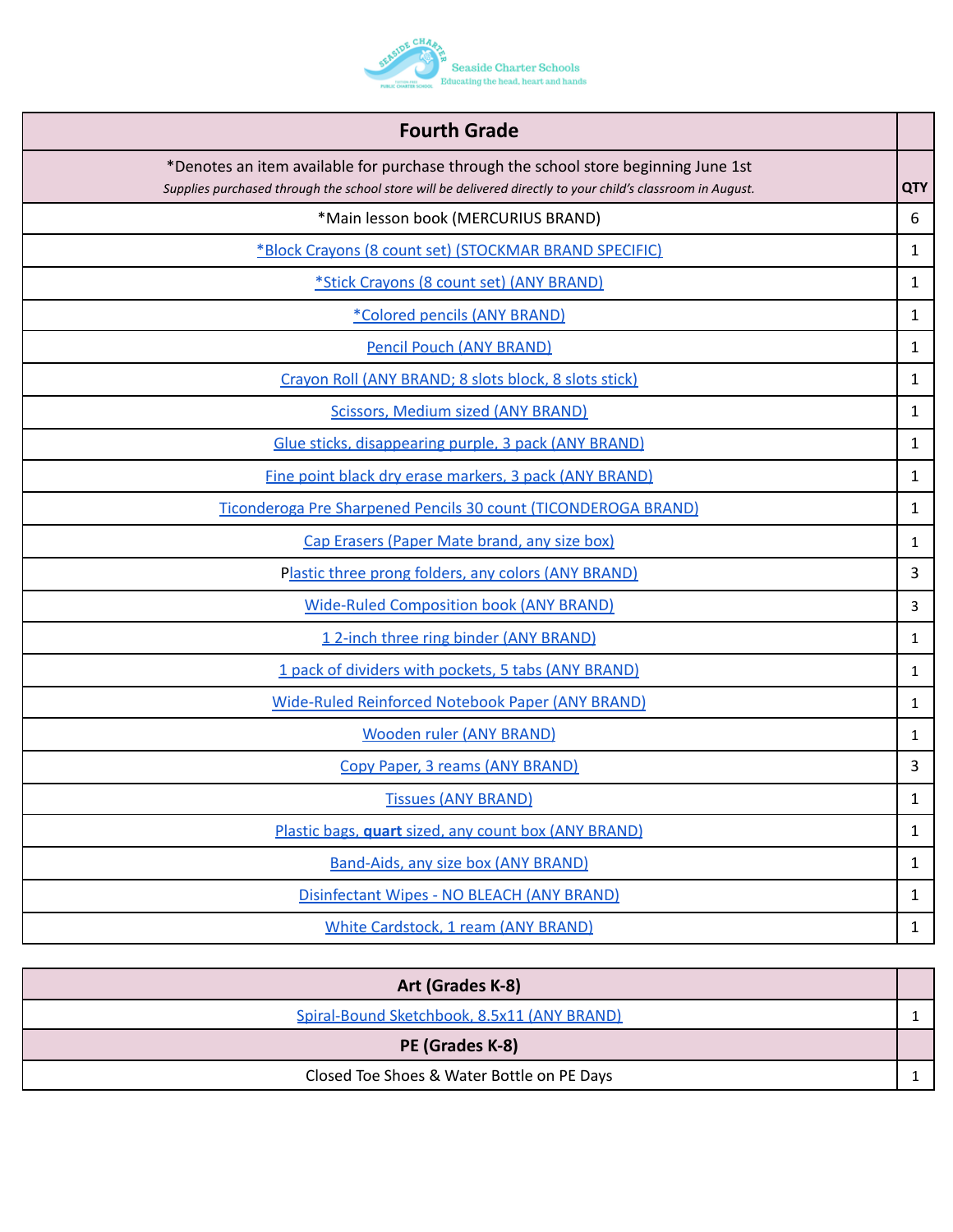

| <b>Fifth Grade</b>                                                                                                                                                                                 |                |
|----------------------------------------------------------------------------------------------------------------------------------------------------------------------------------------------------|----------------|
| *Denotes an item available for purchase through the school store beginning June 1st<br>Supplies purchased through the school store will be delivered directly to your child's classroom in August. | <b>QTY</b>     |
| *Main lesson book (MERCURIUS BRAND)                                                                                                                                                                | 6              |
| *Block Crayons (8 count set) (STOCKMAR BRAND SPECIFIC)                                                                                                                                             | 1              |
| *Stick Crayons (8 count set) (ANY BRAND)                                                                                                                                                           | 1              |
| *Colored pencils (ANY BRAND)                                                                                                                                                                       | 1              |
| Crayon Roll (ANY BRAND; 8 slots block, 8 slots stick) or Other Container for crayons & colored pencils                                                                                             | 1              |
| <b>Scissors, Medium sized (ANY BRAND)</b>                                                                                                                                                          | 1              |
| Glue sticks, disappearing purple, 3 pack (ANY BRAND)                                                                                                                                               | 1              |
| Fine point black dry erase markers, 3 pack (ANY BRAND)                                                                                                                                             | 1              |
| Ticonderoga Pre Sharpened Pencils 30 count (TICONDEROGA BRAND)                                                                                                                                     | 1              |
| Cap Erasers (Paper Mate brand, any size box)                                                                                                                                                       | 1              |
| Plastic three prong folders, any colors (ANY BRAND)                                                                                                                                                | 3              |
| <b>Wide-Ruled Composition book (ANY BRAND)</b>                                                                                                                                                     | 3              |
| One 1.5-inch binder (ANY BRAND)                                                                                                                                                                    | 1              |
| 1 pack of dividers with pockets, 5 tabs (ANY BRAND)                                                                                                                                                | 1              |
| Wide-Ruled Reinforced Notebook Paper (ANY BRAND)                                                                                                                                                   | $\overline{2}$ |
| <b>Wooden ruler (ANY BRAND)</b>                                                                                                                                                                    | 1              |
| <b>Individual Pencil Sharpener (ANY BRAND)</b>                                                                                                                                                     | 1              |
| Cap Erasers (Paper Mate brand, any size box)                                                                                                                                                       | 1              |
| Copy Paper, 3 reams (ANY BRAND)                                                                                                                                                                    | 3              |
| <b>Tissues (ANY BRAND)</b>                                                                                                                                                                         | 1              |
| Plastic bags, gallon sized, any count box (ANY BRAND)                                                                                                                                              | 1              |
| <b>Band-Aids, any size box (ANY BRAND)</b>                                                                                                                                                         | 1              |
| Disinfectant Wipes - NO BLEACH (ANY BRAND)                                                                                                                                                         | 1              |
| Magic Erasers, any size box (ANY BRAND)                                                                                                                                                            | $\mathbf{1}$   |
| Art (Grades K-8)                                                                                                                                                                                   |                |
| Spiral-Bound Sketchbook, 8.5x11 (ANY BRAND)                                                                                                                                                        | $\mathbf{1}$   |
| PE (Grades K-8)                                                                                                                                                                                    |                |
| Closed Toe Shoes & Water Bottle on PE Days                                                                                                                                                         | $\mathbf{1}$   |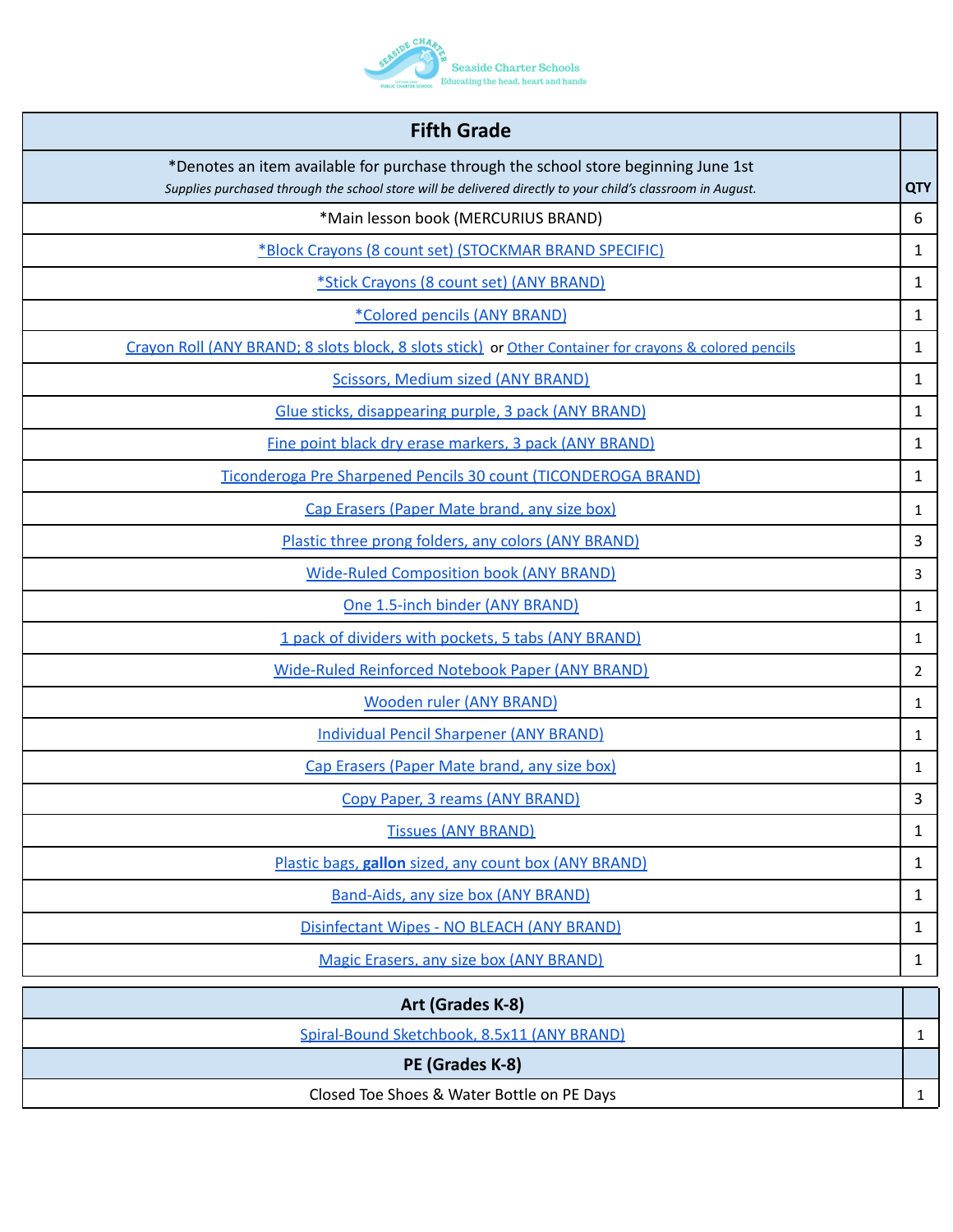

| <b>Sixth, Seventh, and Eighth Grade</b>                                                                                                                                                            |                |
|----------------------------------------------------------------------------------------------------------------------------------------------------------------------------------------------------|----------------|
| *Denotes an item available for purchase through the school store beginning June 1st<br>Supplies purchased through the school store will be delivered directly to your child's classroom in August. | <b>QTY</b>     |
| *Main lesson book (MERCURIUS BRAND)                                                                                                                                                                | 6              |
| Colored pencils (PRISMACOLOR BRAND SPECIFIC)                                                                                                                                                       | $\mathbf{1}$   |
| Pencil Pouch (ANY BRAND) or Other Container for crayons & colored pencils                                                                                                                          | $\mathbf{1}$   |
| Ticonderoga Pre Sharpened Pencils 30 count (TICONDEROGA BRAND)                                                                                                                                     | 1              |
| Blue or Black ERASABLE Pens, 10 pack (ANY BRAND)                                                                                                                                                   | $\mathbf{1}$   |
| Two Pocket Folder, with or without prongs (red, black, yellow, green, blue, purple) (ANY BRAND)<br>Please try to match colors with composition books                                               | 6              |
| Wide-Ruled Composition book (red, black, yellow, green, blue, purple) (ANY BRAND)<br>Please try to match colors with prong folders                                                                 | 6              |
| <b>Wooden ruler (ANY BRAND)</b>                                                                                                                                                                    | $\mathbf{1}$   |
| <b>Individual Pencil Sharpener (ANY BRAND)</b>                                                                                                                                                     | 1              |
| Student planner/agenda (ANY BRAND)                                                                                                                                                                 | $\mathbf{1}$   |
| Large eraser (ANY BRAND)                                                                                                                                                                           | $\mathbf{1}$   |
| <b>Compass &amp; Protractor (ANY BRAND)</b>                                                                                                                                                        | $\mathbf{1}$   |
| <b>TI-30 Calculator</b>                                                                                                                                                                            | 1              |
| Wide-Ruled Reinforced Notebook Paper (ANY BRAND)                                                                                                                                                   | $\overline{2}$ |
| Student backpack (no wheels) (ANY BRAND)                                                                                                                                                           | $\mathbf{1}$   |
| Black fine point sharpies, 2 pack (ANY BRAND)                                                                                                                                                      | $\mathbf{1}$   |
| Highlighters, 4 pack (yellow, pink, blue, green) (ANY BRAND)                                                                                                                                       | $\mathbf{1}$   |
| Copy Paper, 3 reams (ANY BRAND)                                                                                                                                                                    | 3              |
| <b>Tissues (ANY BRAND)</b>                                                                                                                                                                         | 1              |
| Plastic bags, sandwich sized, any count box (ANY BRAND)                                                                                                                                            | $\mathbf{1}$   |
| <b>Band-Aids, any size box (ANY BRAND)</b>                                                                                                                                                         | $\mathbf{1}$   |
| Disinfectant Wipes - NO BLEACH (ANY BRAND)                                                                                                                                                         | $\mathbf{1}$   |
| White Cardstock, 1 ream (ANY BRAND)                                                                                                                                                                | $\mathbf{1}$   |
|                                                                                                                                                                                                    |                |

*You may notice that block and stick crayons are absent from the middle school supply list. As students enter middle school, their drawings become more sophisticated and there is not a need for individual sets of these items. If your student would like to bring their set to school, they may. There will be block and stick crayons accessible in the classroom for those students who choose to use these items occasionally.*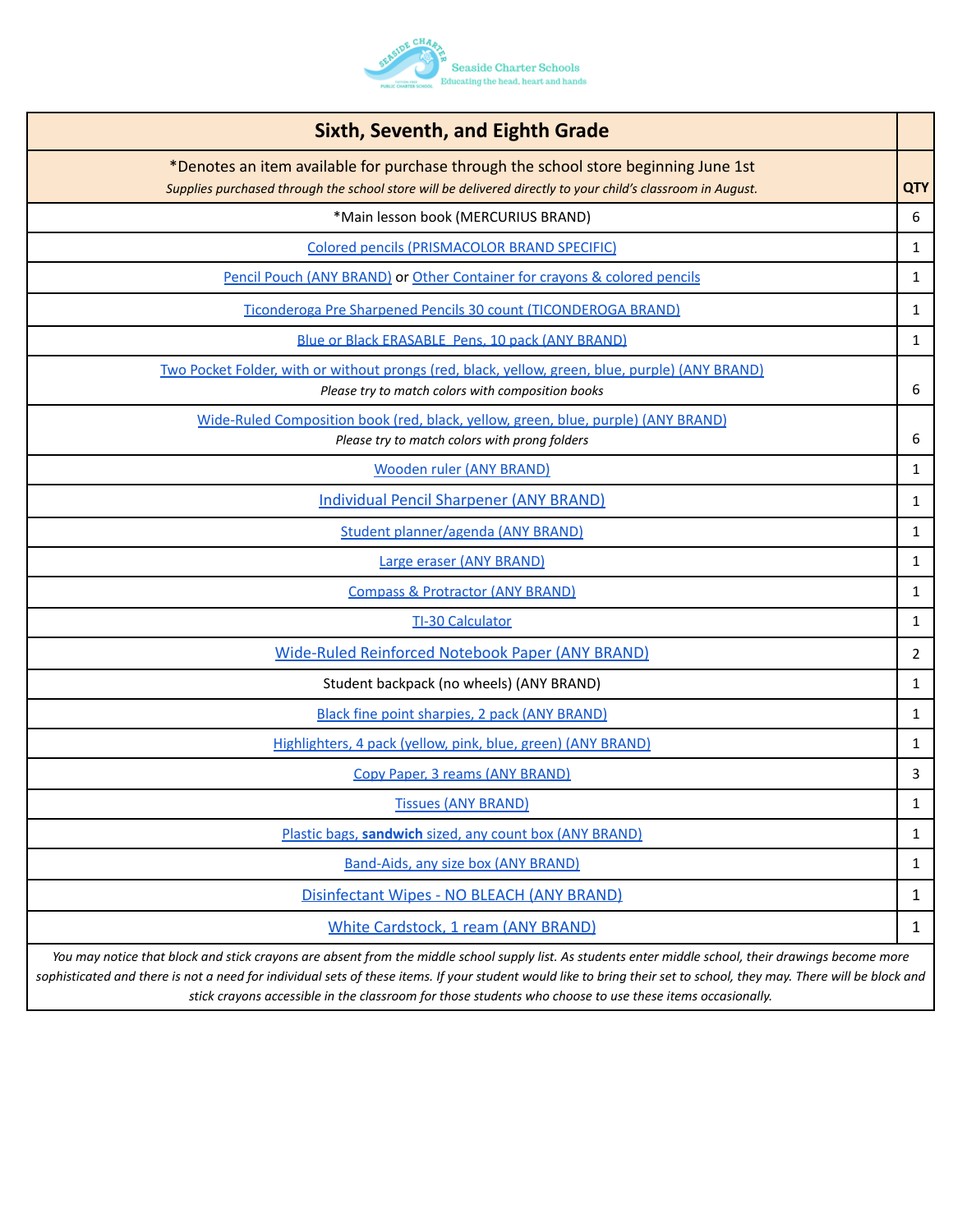

| Art (Grades K-8)                                    |   |
|-----------------------------------------------------|---|
| Spiral-Bound Sketchbook, 8.5x11 (ANY BRAND)         | 1 |
| PE (Grades K-8)                                     |   |
| Closed Toe Shoes & Water Bottle on PE Days          |   |
| <b>Health (Grades 6-8)</b>                          |   |
| One 1.5-inch binder (ANY BRAND)                     | 1 |
| 1 pack of dividers with pockets, 5 tabs (ANY BRAND) | 1 |
| <b>Wide-Ruled Composition book (ANY BRAND)</b>      | 1 |
| Flash Drive, 16GB or less (ANY BRAND)               |   |
| 3 Hole Punch for Binder (ANY BRAND)                 | 1 |
| Markers, thick and thin assortment (ANY BRAND)      | 1 |
| Yoga Mat (ANY BRAND)                                |   |